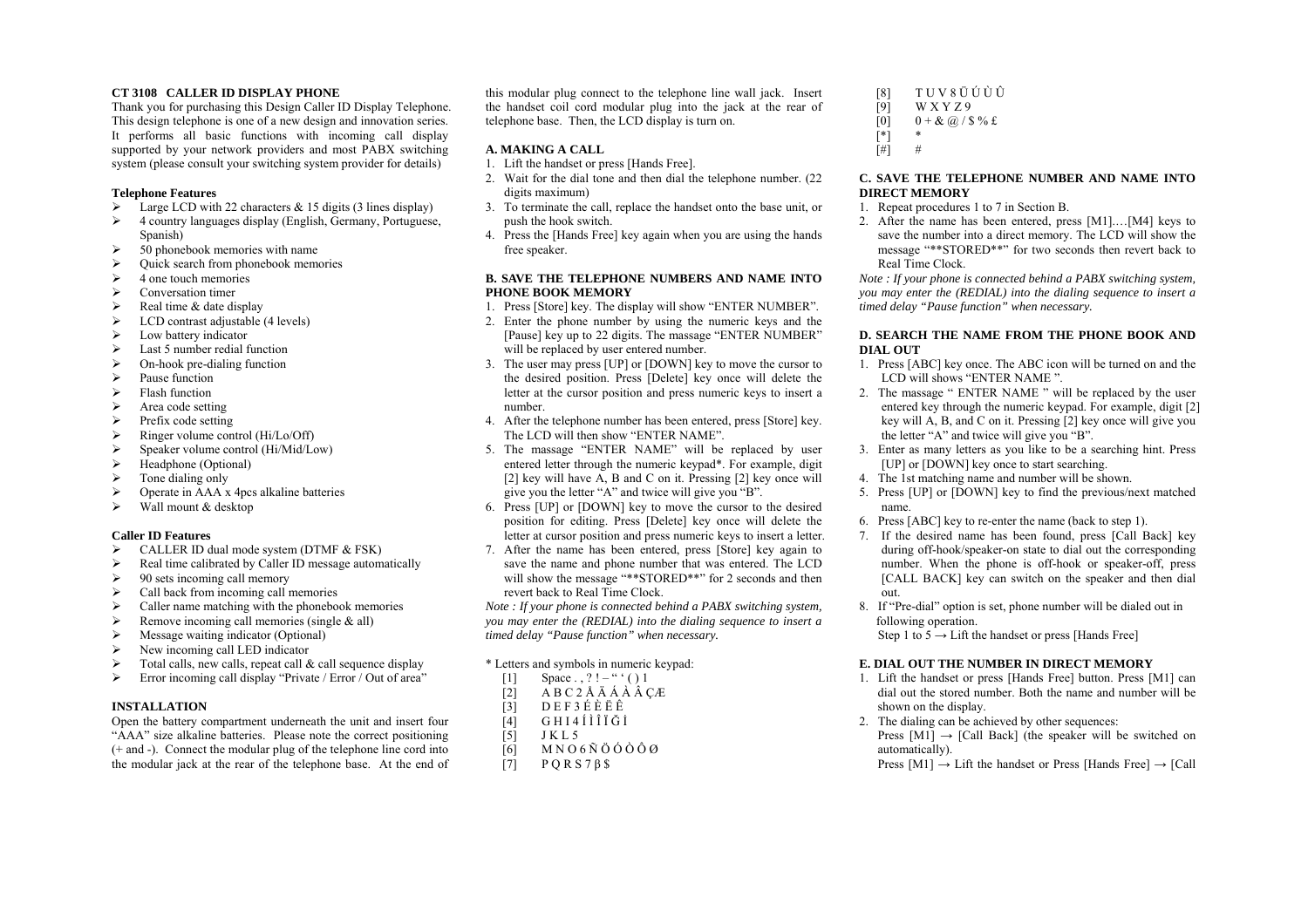Back]

3. "Pre-dial" option is set: On-hook  $\rightarrow$  [M1]...[M4]  $\rightarrow$  Lift the handset or [Hands Free]

## **F. DIAL OUT A NUMBER FROM INCOMING CALL MEMORY**

- 1. Press [UP] or [DOWN] to select the desired CALLER ID call and then press [Call back] key can switch on the speaker and then dial out.
- 2. The dialing can be achieved by other sequences: Lift the handset or Press [Hands Free]  $\rightarrow$  Press [UP] or  $[DOWN] \rightarrow Press[Call Back]$ Press [UP] or  $[DOWN] \rightarrow$  Lift the handset or Press [Hands]  $Free] \rightarrow Press[Call Back]$
- 3. "Pre-dial" option is set: [UP] or  $[DOWN] \rightarrow Lift$  the handset or press [Hands Free]

## **G. DELETE A RECORD FROM PHONE BOOK OR DIRECT MEMORY**

- 1. Search the record as in Section D or press [M1] to select desired record.
- 2.Press [DELETE] key then the display shows "CLEAR?"
- 3. Press [DELETE] key again to confirm. Display shows call "disappearing" from the screen.
- 4. Or press other keys to exit.

## **H. DELETE A CALLER ID CALL**

- 1. Press [UP] or [DOWN] to select the desired CALLER ID call.
- 2. Press [DELETE] key then the display shows "CLEAR?"
- 3. Press [DELETE] key again to confirm. Display shows call "disappearing" from the screen.
- 4. Or press other keys to exit.

## **I. DELETE ALL CALLER ID CALLS**

- 1.Press [UP] or [DOWN] to switch to CALLER ID call display.
- 2. Press [DELETE] key for 4 seconds then the display shows "ALL CLEAR?"
- 3. Press [DELETE] key again to confirm. Display shows call "disappearing" from the screen.
- 4.Or press other keys to exit.

# **J. EDIT A RECORD FROM PHONE BOOK OR DIRECT MEMORY**

- 1. Search the record as in Section D or press [M1].
- 2. Press [Store] key. Display shows the phone number and the cursor is placed on the first digit of numeric line.
- 3. Use [UP] or [DOWN] key to move to the location where the

number is to be edited. Once at the desired location, the user can press [DELETE] key to delete the number at the cursor position or press numeric key to insert a number.

- 4. After the telephone number has been edited, press [Store] key to swap cursor to the third line and the display shows the name. If there is no name associated, the display shows "ENTER NAME".
- 5. Use [UP] or [DOWN] key to move to the location where the letter is to be edited. Once at the desired location, the user can press [Delete] key to delete the letter at the cursor position or press numeric key to insert a letter.
- 6. After the name has been edited, press [Store] key again to save the name and number that was edited. The LCD will show the message "\*\*STORED\*\*" for 2 seconds and then revert back to Real Time Clock.

## **K. EDIT A RECORD FROM PHONE BOOK/DIRECT MEMORY AND SAVE TO DIRECT MEMORY**

- 1. Repeat procedures 1 to 5 in section J.
- 2. After the name has been edited, press [M1]…[M4] key to save the name and number that was edited to a desired memory location. The LCD will show the message "\*\*STORED\*\*" for 2 seconds and then revert back to Real Time Clock.

## **L. EDIT AN INCOMING CALL AND SAVE INTO PHONE BOOK**

1. Press [UP] or [DOWN] to select the desired CALLER ID call.

- 2. Press [Store] key. Display shows the phone number and the cursor is placed on the first digit of numeric line.
- 3. Repeat procedures 3 to 6 in Section J.

# **M. EDIT AN INCOMING CALL AND SAVE INTO DIRECT MEMORY**

- 1.Press [UP] or [DOWN] to select the desired CALLER ID call.
- 2. Press [Store] key. The LCD shows the phone number and the cursor is placed on the first digit of numeric line.
- 3.Repeat procedures 3 to 5 in Section J.
- 4. After the name has been edited, press one of the twelve memory keys [M1]...[M4] to save the name and phone number that was edited. The LCD will show the message "\*\*STORED\*\*" for 2 seconds then revert back to Real Time Clock.

# **N. LAST NUMBER REDIAL**

During Lift the handset or Speaker Phone on, pressing [Redial] key will dial out the latest dialed out number.

#### **O. REDIAL A NUMBER STORED IN REDIAL BUFFER**

- 1. During On-Hook state, press [Redial] key then display shows order number "1" and latest dialed out number.
- 2. Use [UP] or [DOWN] or [REDIAL] to select one of the last 5 dialed number in redial buffer. Display shows the order number "1" to "5" respectively.
- 3. After search, press [Call Back] key to dial out the selected redial-number (speaker is turned on automatically).
- 4. Lift the handset or press [Hands Free] key and then press [Call Back] can also dial out the selected redial-number.

## **P. LOW BATTERY INDICATION**

When batteries are exhausted, the battery low icon will turn on to indicate battery replacement. The battery status is checked every half second.

*Note : In order to keep all the memories when the batteries are replacing. The telephone line cord MUST connect to the telephone line wall jack and the unit.* 

## **Q. TALKING TIMER**

When the handset lift up or press [Hands Free] key, the talking timer will be enabled automatically.

# **R. PRE-DIALING**

If the pre-dialing option is on, the motion of lift the handset or speaker on can dial out the number that is shown on LCD.

- 1. Press [0], [1]…[\*], [#], [Pause], [Del], [UP] or [DOWN]  $\rightarrow$  Lift the handset/[Hands Free]
- 2. Select call from direct memory, record, CALLER ID calls memory or redial record
	- $\rightarrow$  Lift the handset/[Hands Free]

# **S. SETTING MODE**

There are four settings can be input including language selection, area code, long distance prefix and real time clock. Press and hold the [UP] key for 4 seconds to enter the language selection mode.

# **a) Language Selection (Default : English language)**

- 1. LCD shows current language e.g. "ENGLISH"
- 2. Press [UP] or [DOWN] key unit the desired language is shown.
- 3. Press [Store] key to confirm and go to next setting mode, or press [ABC] to exit the menu.

## **b) Area Code Setting Mode (5 digits)**

- 1. LCD shows "AREA CODE".
- 2. Press [UP] key to input the area code and press [DOWN] key to input the next digit. (e.g. Area code 755: set 755 - -)
- 3. Press [Delete] key to cancel the setting (LCD shows "- - -") and re-enter the code.
- 4. Press [Store] key to confirm and go to next setting mode, or